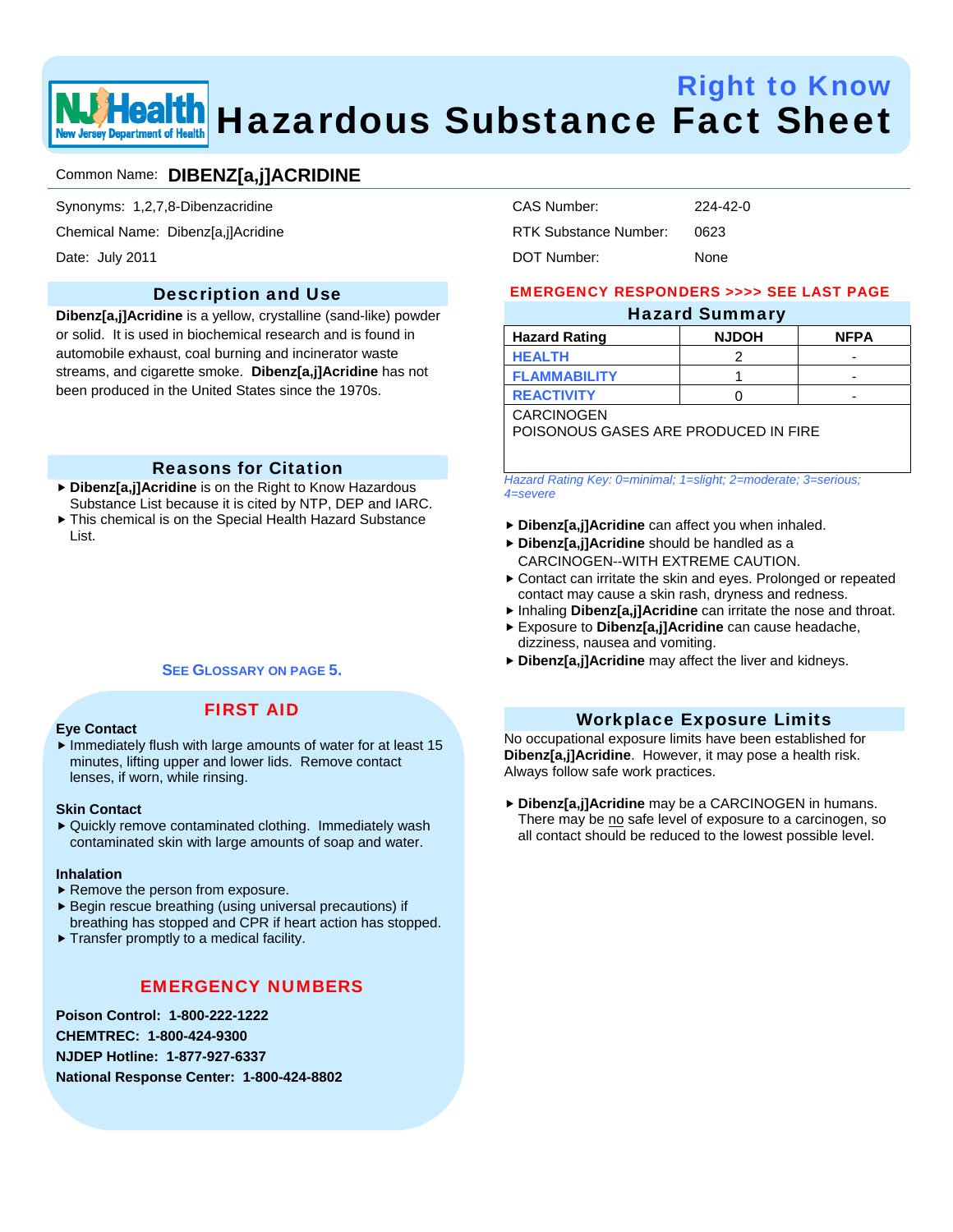# Determining Your Exposure

- Read the product manufacturer's Material Safety Data Sheet (MSDS) and the label to determine product ingredients and important safety and health information about the product mixture.
- $\blacktriangleright$  For each individual hazardous ingredient, read the New Jersey Department of Health Hazardous Substance Fact Sheet, available on the RTK website (www.nj.gov/health/eoh/rtkweb) or in your facility's RTK Central File or Hazard Communication Standard file.
- $\blacktriangleright$  You have a right to this information under the New Jersey Worker and Community Right to Know Act and the Public Employees Occupational Safety and Health (PEOSH) Act if you are a public worker in New Jersey, and under the federal Occupational Safety and Health Act (OSHA) if you are a private worker.
- ▶ The New Jersey Right to Know Act requires most employers to label chemicals in the workplace and requires public employers to provide their employees with information concerning chemical hazards and controls. The federal OSHA Hazard Communication Standard (29 CFR 1910.1200) and the PEOSH Hazard Communication Standard (N.J.A.C. 12:100-7) require employers to provide similar information and training to their employees.

This Fact Sheet is a summary of available information regarding the health hazards that may result from exposure. Duration of exposure, concentration of the substance and other factors will affect your susceptibility to any of the potential effects described below.

# Health Hazard Information

#### **Acute Health Effects**

The following acute (short-term) health effects may occur immediately or shortly after exposure to **Dibenz[a,j]Acridine**:

- $\triangleright$  Contact can irritate the skin and eyes.
- **F** Inhaling **Dibenz[a,j]Acridine** can irritate the nose and throat causing coughing and wheezing.
- **F** Exposure to **Dibenz[a,j]Acridine** can cause headache, dizziness, nausea and vomiting.

#### **Chronic Health Effects**

The following chronic (long-term) health effects can occur at some time after exposure to **Dibenz[a,j]Acridine** and can last for months or years:

#### *Cancer Hazard*

- **Example 2 Fig. in Dibenz[a,j]Acridine** may be a CARCINOGEN in humans since it has been shown to cause lung and skin cancer in animals.
- $\blacktriangleright$  Many scientists believe there is no safe level of exposure to a carcinogen. Such substance may also have the potential for causing reproductive damage in humans.

#### *Reproductive Hazard*

 $\blacktriangleright$  According to the information presently available to the New Jersey Department of Health, **Dibenz[a,j]Acridine** has not been tested for its ability to affect reproduction.

#### *Other Effects*

- ▶ Prolonged or repeated contact can cause a skin rash, dryness and redness.
- **Dibenz[a,j]Acridine** may affect the liver and kidneys.

### Medical

#### **Medical Testing**

If symptoms develop or overexposure is suspected, the following are recommended:

 $\blacktriangleright$  Liver and kidney function tests

Any evaluation should include a careful history of past and present symptoms with an exam. Medical tests that look for damage already done are not a substitute for controlling exposure.

Request copies of your medical testing. You have a legal right to this information under the OSHA Access to Employee Exposure and Medical Records Standard (29 CFR 1910.1020).

#### **Mixed Exposures**

 $\blacktriangleright$  More than light alcohol consumption can cause liver damage. Drinking alcohol may increase the liver damage caused by **Dibenz[a,j]Acridine**.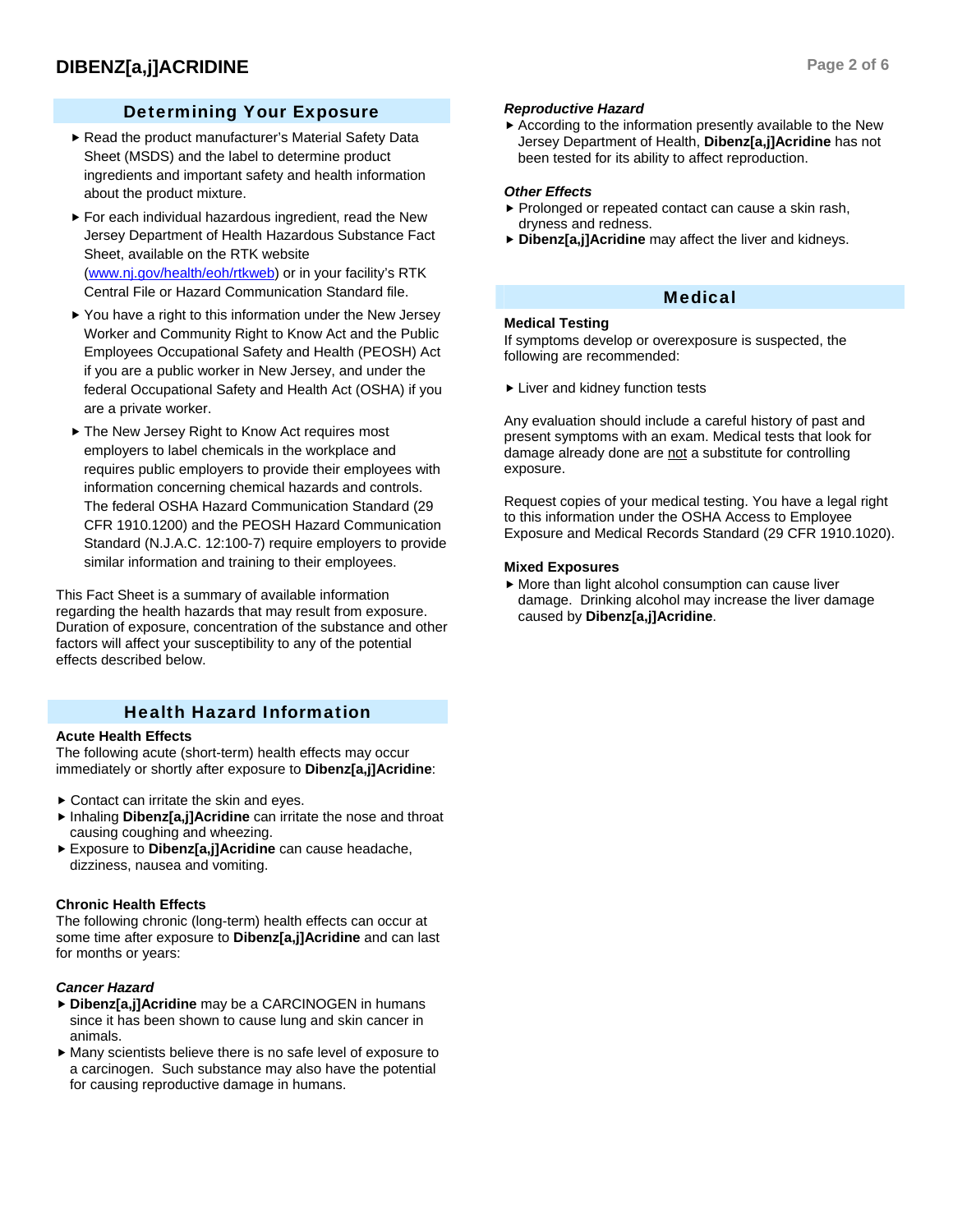# Workplace Controls and Practices

Very toxic chemicals, or those that are reproductive hazards or sensitizers, require expert advice on control measures if a less toxic chemical cannot be substituted. Control measures include: (1) enclosing chemical processes for severely irritating and corrosive chemicals, (2) using local exhaust ventilation for chemicals that may be harmful with a single exposure, and (3) using general ventilation to control exposures to skin and eye irritants. For further information on workplace controls, consult the NIOSH document on Control Banding at www.cdc.gov/niosh/topics/ctrlbanding/.

The following work practices are also recommended:

- $\blacktriangleright$  Label process containers.
- $\blacktriangleright$  Provide employees with hazard information and training.
- $\blacktriangleright$  Monitor airborne chemical concentrations.
- $\blacktriangleright$  Use engineering controls if concentrations exceed recommended exposure levels.
- $\blacktriangleright$  Provide eye wash fountains and emergency showers.
- $\blacktriangleright$  Wash or shower if skin comes in contact with a hazardous material.
- $\blacktriangleright$  Always wash at the end of the workshift.
- $\triangleright$  Change into clean clothing if clothing becomes contaminated.
- $\triangleright$  Do not take contaminated clothing home.
- $\triangleright$  Get special training to wash contaminated clothing.
- $\triangleright$  Do not eat, smoke, or drink in areas where chemicals are being handled, processed or stored.
- $\blacktriangleright$  Wash hands carefully before eating, smoking, drinking, applying cosmetics or using the toilet.

In addition, the following may be useful or required:

Use a vacuum or a wet method to reduce dust during cleanup. DO NOT DRY SWEEP.

# Personal Protective Equipment

The OSHA Personal Protective Equipment Standard (29 CFR 1910.132) requires employers to determine the appropriate personal protective equipment for each hazard and to train employees on how and when to use protective equipment.

The following recommendations are only guidelines and may not apply to every situation.

#### **Gloves and Clothing**

- ▶ Avoid skin contact with **Dibenz[a,j]Acridine**. Wear personal protective equipment made from material which can not be permeated or degraded by this substance. Safety equipment suppliers and manufacturers can provide recommendations on the most protective glove and clothing material for your operation.
- $\triangleright$  The recommended glove materials for **Dibenz[a,j]Acridine** are Nitrile and Neoprene.
- $\blacktriangleright$  The recommended protective clothing material for **Dibenz[a,j]Acridine** is Tyvek®, or the equivalent.
- All protective clothing (suits, gloves, footwear, headgear) should be clean, available each day, and put on before work.

#### **Eye Protection**

 $\blacktriangleright$  Wear direct vent goggles when airborne particles or dust are present.

#### **Respiratory Protection**

*Improper use of respirators is dangerous.* Respirators should only be used if the employer has implemented a written program that takes into account workplace conditions, requirements for worker training, respirator fit testing, and medical exams, as described in the OSHA Respiratory Protection Standard (29 CFR 1910.134).

- $\triangleright$  At any detectable concentration, use a NIOSH approved negative pressure, air-purifying, particulate filter respirator with an N, R or P100 filter. More protection is provided by a full facepiece respirator than by a half-mask respirator, and even greater protection is provided by a powered-air purifying respirator.
- $\blacktriangleright$  Leave the area immediately if (1) while wearing a filter or cartridge respirator you can smell, taste, or otherwise detect **Dibenz[a,j]Acridine**, (2) while wearing particulate filters abnormal resistance to breathing is experienced, or (3) eye irritation occurs while wearing a full facepiece respirator. Check to make sure the respirator-to-face seal is still good. If it is, replace the filter or cartridge. If the seal is no longer good, you may need a new respirator.
- $\triangleright$  Consider all potential sources of exposure in your workplace. You may need a combination of filters, prefilters or cartridges to protect against different forms of a chemical (such as vapor and mist) or against a mixture of chemicals.
- $\blacktriangleright$  Where the potential for high exposure exists, use a NIOSH approved supplied-air respirator with a full facepiece operated in a pressure-demand or other positive-pressure mode. For increased protection use in combination with an auxiliary self-contained breathing apparatus or an emergency escape air cylinder.

# Fire Hazards

If employees are expected to fight fires, they must be trained and equipped as stated in the OSHA Fire Brigades Standard (29 CFR 1910.156).

- **Dibenz[a,j]Acridine** may burn, but does not readily ignite.
- $\triangleright$  Use dry chemical, CO<sub>2</sub>, water spray or foam as extinguishing agents.
- ▶ POISONOUS GASES ARE PRODUCED IN FIRE, including *Nitrogen Oxides*.
- Use water spray to keep fire-exposed containers cool.
- **Dibenz[a,j]Acridine** may form an explosive dust/air mixture.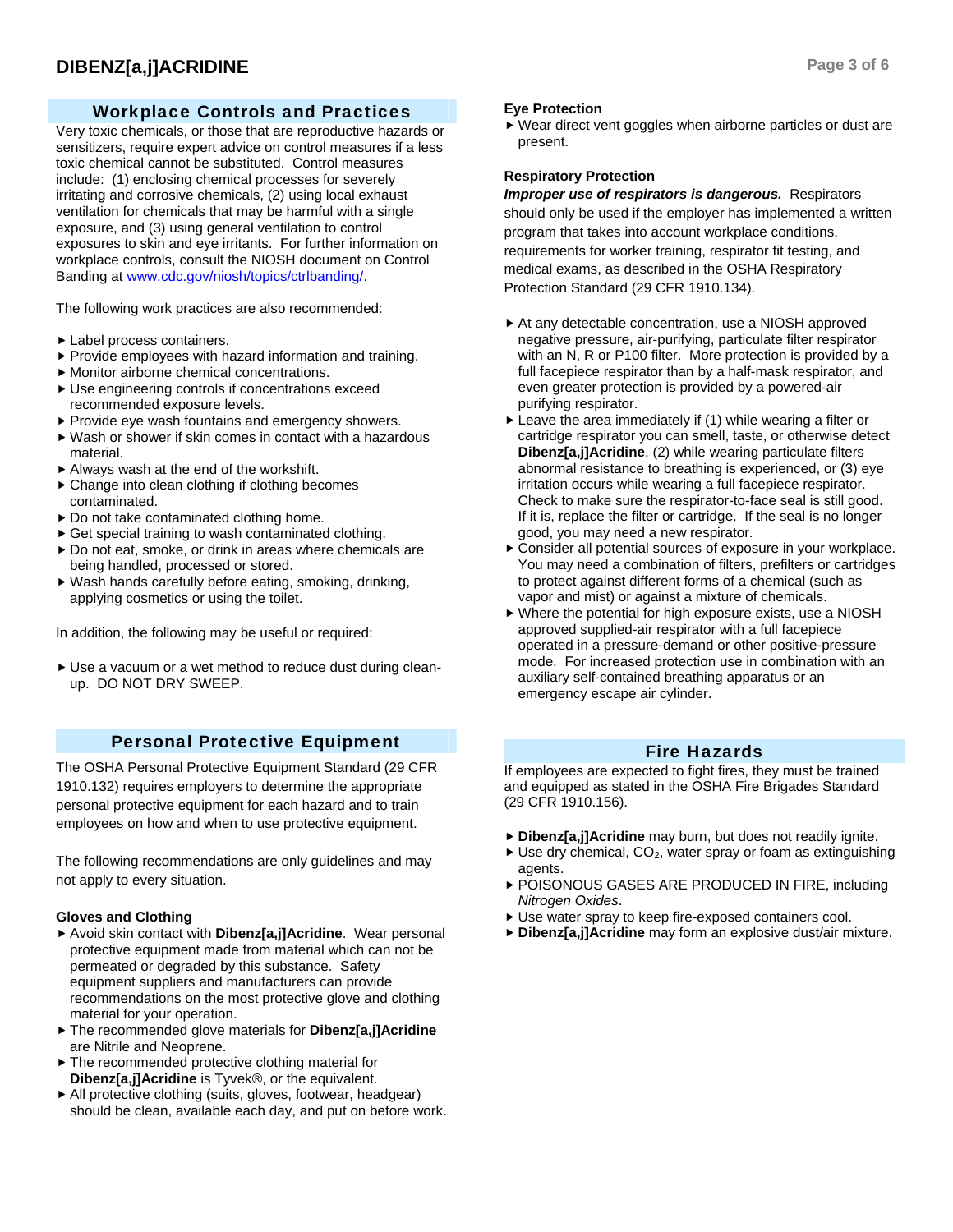# **DIBENZ[a,j]ACRIDINE** Page 4 of 6

# Spills and Emergencies

If employees are required to clean-up spills, they must be properly trained and equipped. The OSHA Hazardous Waste Operations and Emergency Response Standard (29 CFR 1910.120) may apply.

If **Dibenz[a,j]Acridine** is spilled, take the following steps:

- $\blacktriangleright$  Evacuate personnel and secure and control entrance to the area.
- $\blacktriangleright$  Eliminate all ignition sources.
- $\triangleright$  Moisten spilled material first or use a HEPA-filter vacuum for clean-up and place into sealed containers for disposal.
- $\blacktriangleright$  Ventilate and wash area after clean-up is complete.
- ▶ DO NOT wash into sewer.
- $\blacktriangleright$  It may be necessary to contain and dispose of **Dibenz[a,j]Acridine** as a HAZARDOUS WASTE. Contact your state Department of Environmental Protection (DEP) or your regional office of the federal Environmental Protection Agency (EPA) for specific recommendations.

# Handling and Storage

Prior to working with **Dibenz[a,j]Acridine** you should be trained on its proper handling and storage.

- **Dibenz[a,j]Acridine** may react with REDUCING AGENTS (such as LITHIUM, SODIUM, ALUMINUM and their HYDRIDES) to produce flammable *Hydrogen gas*.
- **Dibenz[a,j]Acridine** is not compatible with HALIDES (such as CHLOROFLUOROCARBONS, METHYLENE CHLORIDE and METHYL BROMIDE) and SULFATES.
- Store in tightly closed containers in a cool, well-ventilated area.
- $\blacktriangleright$  Sources of ignition, such as smoking and open flames, are prohibited where **Dibenz[a,j]Acridine** is used, handled, or stored in a manner that could create a potential fire or explosion hazard.

# Occupational Health Information Resources

The New Jersey Department of Health offers multiple services in occupational health. These services include providing informational resources, educational materials, public presentations, and industrial hygiene and medical investigations and evaluations.

#### **For more information, please contact:**

 New Jersey Department of Health Right to Know PO Box 368 Trenton, NJ 08625-0368 Phone: 609-984-2202 Fax: 609-984-7407 E-mail: rtk@doh.state.nj.us Web address: http://www.nj.gov/health/eoh/rtkweb

*The Right to Know Hazardous Substance Fact Sheets are not intended to be copied and sold for commercial purposes.*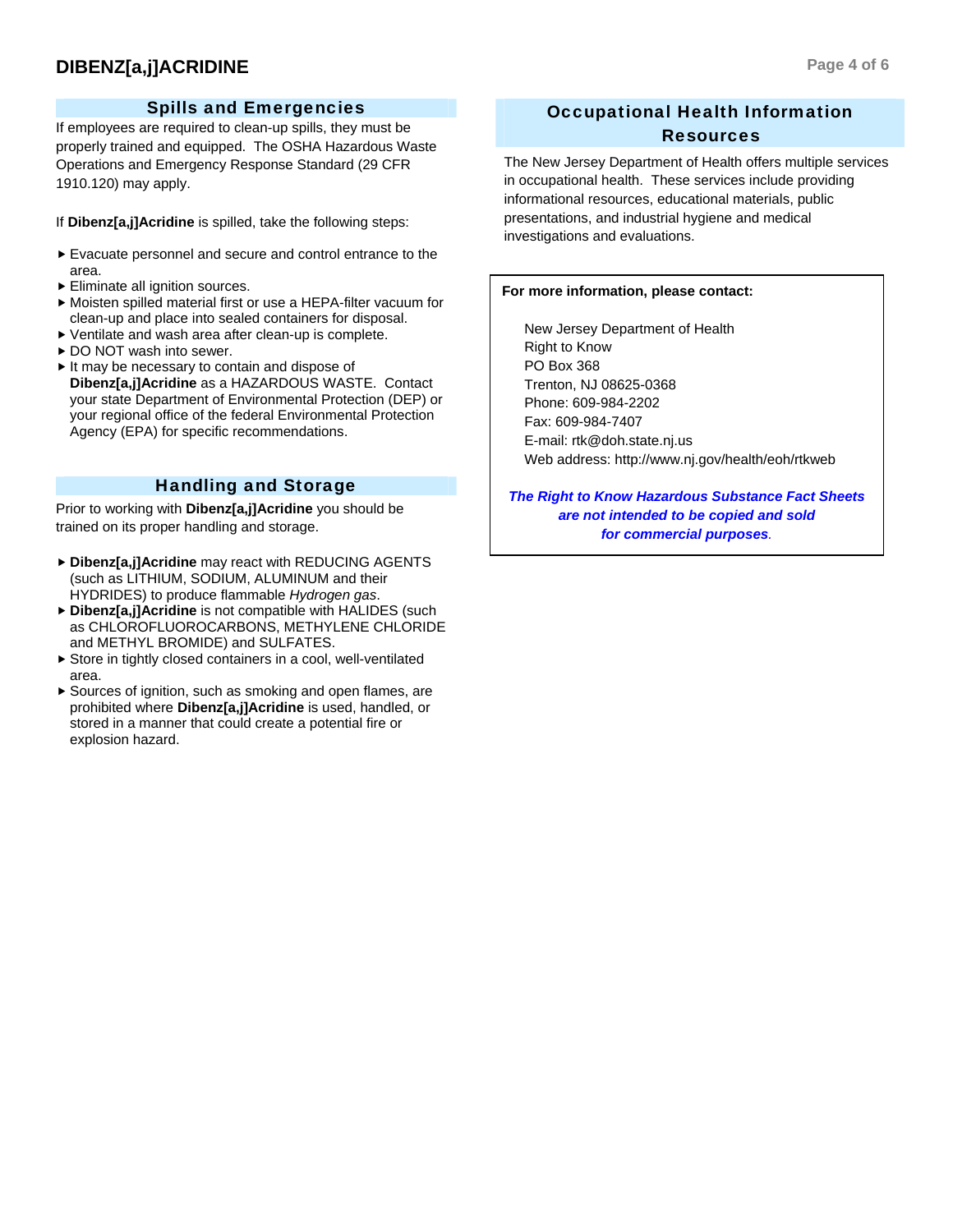# **DIBENZ[a,j]ACRIDINE** Page 5 of 6

#### **GLOSSARY**

**ACGIH** is the American Conference of Governmental Industrial Hygienists. They publish guidelines called Threshold Limit Values (TLVs) for exposure to workplace chemicals.

**Acute Exposure Guideline Levels** (AEGLs) are established by the EPA. They describe the risk to humans resulting from once-in-a lifetime, or rare, exposure to airborne chemicals.

**Boiling point** is the temperature at which a substance can change its physical state from a liquid to a gas.

A **carcinogen** is a substance that causes cancer.

The **CAS number** is unique, identifying number, assigned by the Chemical Abstracts Service, to a specific chemical.

**CFR** is the Code of Federal Regulations, which are the regulations of the United States government.

A **combustible** substance is a solid, liquid or gas that will burn.

A **corrosive** substance is a gas, liquid or solid that causes destruction of human skin or severe corrosion of containers.

The **critical temperature** is the temperature above which a gas cannot be liquefied, regardless of the pressure applied.

**DEP** is the New Jersey Department of Environmental Protection.

**DOT** is the Department of Transportation, the federal agency that regulates the transportation of chemicals.

**EPA** is the Environmental Protection Agency, the federal agency responsible for regulating environmental hazards.

**ERG** is the Emergency Response Guidebook. It is a guide for emergency responders for transportation emergencies involving hazardous substances.

**Emergency Response Planning Guideline** (ERPG) values provide estimates of concentration ranges where one reasonably might anticipate observing adverse effects.

A **fetus** is an unborn human or animal.

A **flammable** substance is a solid, liquid, vapor or gas that will ignite easily and burn rapidly.

The **flash point** is the temperature at which a liquid or solid gives off vapor that can form a flammable mixture with air.

**IARC** is the International Agency for Research on Cancer, a scientific group.

**Ionization Potential** is the amount of energy needed to remove an electron from an atom or molecule. It is measured in electron volts.

**IRIS** is the Integrated Risk Information System database on human health effects that may result from exposure to various chemicals, maintained by federal EPA.

**LEL** or **Lower Explosive Limit**, is the lowest concentration of a combustible substance (gas or vapor) in the air capable of continuing an explosion.

**mg/m3** means milligrams of a chemical in a cubic meter of air. It is a measure of concentration (weight/volume).

A **mutagen** is a substance that causes mutations. A **mutation** is a change in the genetic material in a body cell. Mutations can lead to birth defects, miscarriages, or cancer.

**NFPA** is the National Fire Protection Association. It classifies substances according to their fire and explosion hazard.

**NIOSH** is the National Institute for Occupational Safety and Health. It tests equipment, evaluates and approves respirators, conducts studies of workplace hazards, and proposes standards to OSHA.

**NTP** is the National Toxicology Program which tests chemicals and reviews evidence for cancer.

**OSHA** is the federal Occupational Safety and Health Administration, which adopts and enforces health and safety standards.

**PEOSHA** is the New Jersey Public Employees Occupational Safety and Health Act, which adopts and enforces health and safety standards in public workplaces.

**Permeated** is the movement of chemicals through protective materials.

**ppm** means parts of a substance per million parts of air. It is a measure of concentration by volume in air.

**Protective Action Criteria** (PAC) are values established by the Department of Energy and are based on AEGLs and ERPGs. They are used for emergency planning of chemical release events.

A **reactive** substance is a solid, liquid or gas that releases energy under certain conditions.

**STEL** is a Short Term Exposure Limit which is usually a 15 minute exposure that should not be exceeded at any time during a work day.

A **teratogen** is a substance that causes birth defects by damaging the fetus.

**UEL** or **Upper Explosive Limit** is the highest concentration in air above which there is too much fuel (gas or vapor) to begin a reaction or explosion.

**Vapor Density** is the ratio of the weight of a given volume of one gas to the weight of another (usually *Air*), at the same temperature and pressure.

The **vapor pressure** is a force exerted by the vapor in equilibrium with the solid or liquid phase of the same substance. The higher the vapor pressure the higher concentration of the substance in air.